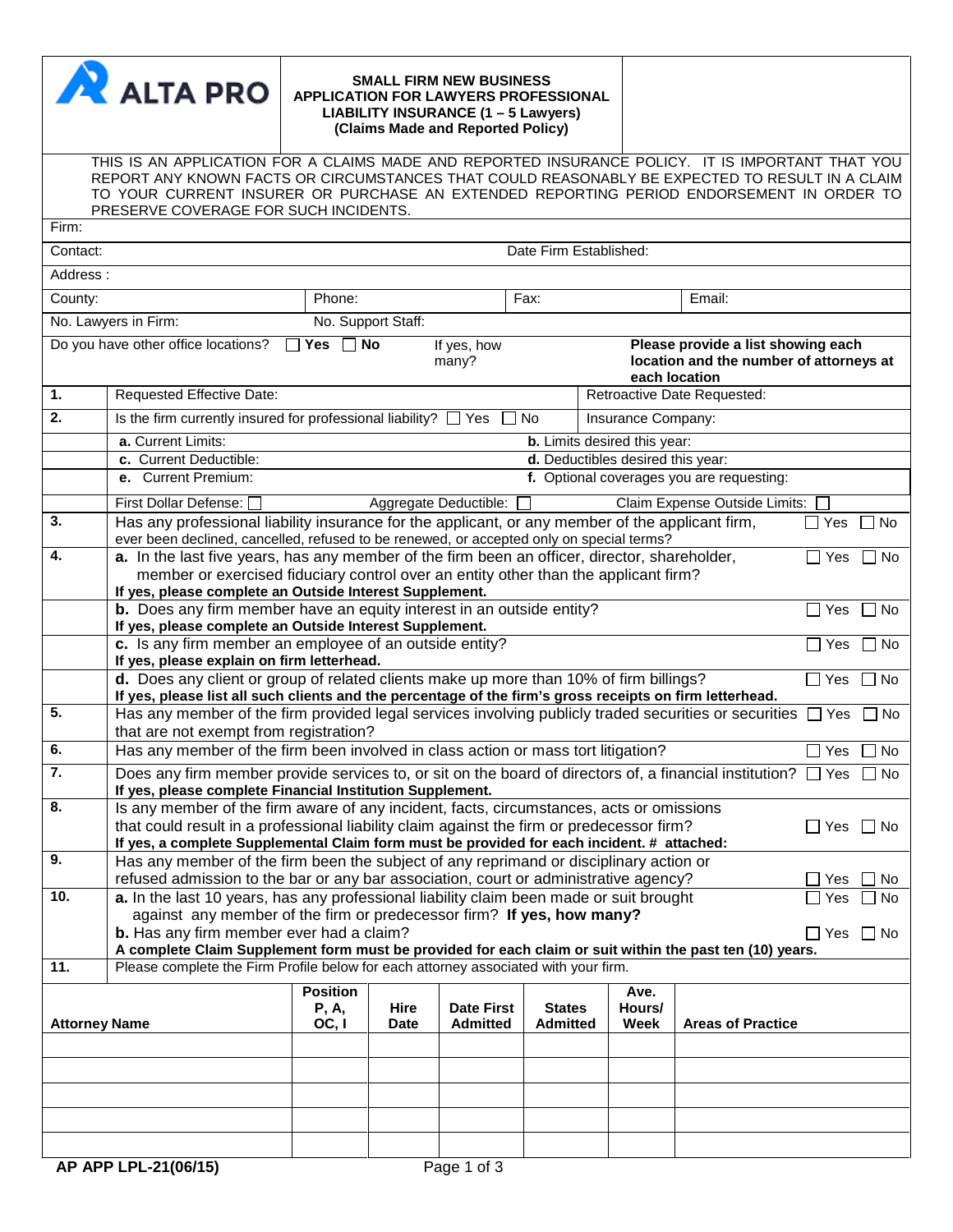| Total firm revenues last fiscal year:<br>Current fiscal year revenues:                                                               |                                                                                                                                                                                                                                                                                                                                                                                                                                                          |                                                                                                                                                                                                                                    |  |  |  |  |  |
|--------------------------------------------------------------------------------------------------------------------------------------|----------------------------------------------------------------------------------------------------------------------------------------------------------------------------------------------------------------------------------------------------------------------------------------------------------------------------------------------------------------------------------------------------------------------------------------------------------|------------------------------------------------------------------------------------------------------------------------------------------------------------------------------------------------------------------------------------|--|--|--|--|--|
| a. In the last 12 months, how many attorneys have left your firm?                                                                    |                                                                                                                                                                                                                                                                                                                                                                                                                                                          |                                                                                                                                                                                                                                    |  |  |  |  |  |
| b. In the last 12 months, how many attorneys joined your firm?                                                                       |                                                                                                                                                                                                                                                                                                                                                                                                                                                          |                                                                                                                                                                                                                                    |  |  |  |  |  |
| NOTE: If you have not already done so, please complete a Mid Term New Lawyer Supplement for each new attorney.                       |                                                                                                                                                                                                                                                                                                                                                                                                                                                          |                                                                                                                                                                                                                                    |  |  |  |  |  |
| c. Are all cases brought in by new attorneys from prior firms reviewed for potential conflicts of interest?                          | $\Box$ Yes                                                                                                                                                                                                                                                                                                                                                                                                                                               | No                                                                                                                                                                                                                                 |  |  |  |  |  |
| d. How many attorneys does the firm plan to add during the next 12 months?                                                           |                                                                                                                                                                                                                                                                                                                                                                                                                                                          |                                                                                                                                                                                                                                    |  |  |  |  |  |
| e. In the last 12 months, how many non-lawyer employees have left your firm?                                                         |                                                                                                                                                                                                                                                                                                                                                                                                                                                          |                                                                                                                                                                                                                                    |  |  |  |  |  |
| f. In the last 12 months, how many non-lawyer employees have joined your firm?                                                       |                                                                                                                                                                                                                                                                                                                                                                                                                                                          |                                                                                                                                                                                                                                    |  |  |  |  |  |
| Have any suits for fees have been filed against clients in the last five years?<br>If yes, please complete the Fee Suits Supplement. | П<br>Yes                                                                                                                                                                                                                                                                                                                                                                                                                                                 | 1 No                                                                                                                                                                                                                               |  |  |  |  |  |
| a. Does the firm maintain a docket control system with at least two independent date controls?                                       | $\Box$ Yes                                                                                                                                                                                                                                                                                                                                                                                                                                               | $\Box$ No                                                                                                                                                                                                                          |  |  |  |  |  |
| b. Is the docket control system maintained by two individuals?                                                                       | $\Box$ Yes                                                                                                                                                                                                                                                                                                                                                                                                                                               | $\Box$ No                                                                                                                                                                                                                          |  |  |  |  |  |
| c. If docket system is computerized, name of software used:                                                                          |                                                                                                                                                                                                                                                                                                                                                                                                                                                          |                                                                                                                                                                                                                                    |  |  |  |  |  |
| Does the firm have a system for detecting and avoiding conflicts of interest?                                                        | $\Box$ Yes                                                                                                                                                                                                                                                                                                                                                                                                                                               | $\Box$ No                                                                                                                                                                                                                          |  |  |  |  |  |
| Does the firm routinely use engagement and non-engagement letters?                                                                   | $\Box$ Yes                                                                                                                                                                                                                                                                                                                                                                                                                                               | $\Box$ No                                                                                                                                                                                                                          |  |  |  |  |  |
| Do you share office space with other attorneys?<br>If yes, please complete the Office Sharing supplement.                            | $\square$ Yes                                                                                                                                                                                                                                                                                                                                                                                                                                            | $\sqcap$ No                                                                                                                                                                                                                        |  |  |  |  |  |
| a) Does any firm member share cases with other attorneys or law firms?                                                               | $\Box$ Yes                                                                                                                                                                                                                                                                                                                                                                                                                                               | $\Box$ No                                                                                                                                                                                                                          |  |  |  |  |  |
|                                                                                                                                      | ヿ Yes                                                                                                                                                                                                                                                                                                                                                                                                                                                    | $\Box$ No                                                                                                                                                                                                                          |  |  |  |  |  |
|                                                                                                                                      | □ Yes                                                                                                                                                                                                                                                                                                                                                                                                                                                    | $\Box$ No                                                                                                                                                                                                                          |  |  |  |  |  |
|                                                                                                                                      | $\Box$ Yes                                                                                                                                                                                                                                                                                                                                                                                                                                               | $\Box$ No                                                                                                                                                                                                                          |  |  |  |  |  |
|                                                                                                                                      |                                                                                                                                                                                                                                                                                                                                                                                                                                                          |                                                                                                                                                                                                                                    |  |  |  |  |  |
|                                                                                                                                      |                                                                                                                                                                                                                                                                                                                                                                                                                                                          |                                                                                                                                                                                                                                    |  |  |  |  |  |
|                                                                                                                                      |                                                                                                                                                                                                                                                                                                                                                                                                                                                          |                                                                                                                                                                                                                                    |  |  |  |  |  |
|                                                                                                                                      |                                                                                                                                                                                                                                                                                                                                                                                                                                                          |                                                                                                                                                                                                                                    |  |  |  |  |  |
|                                                                                                                                      | b) Does any firm member share letterhead with other attorneys or law firms?<br>c) Does any firm member refer clients to other firms and retain a fee?<br>d) Does any firm member work as an independent contractor for other law firms?<br>If "yes", please attach a list all such lawyers or firms, percentage of your practice, and a<br>description of the cases. Please provide proof of insurance for all such lawyers.<br>Name of backup attorney: | If you are a sole practitioner, who handles your cases in the event of your incapacitation or vacation?<br>(Please Note: If a policy is issued in reliance upon this application, it shall not apply to the attorney noted below): |  |  |  |  |  |

# **FIRM AREAS OF PRACTICE (% of Revenues)**

| <b>AREA OF PRACTICE</b>            | % | <b>AREA OF PRACTICE</b>      | $\%$ | <b>AREA OF PRACTICE</b>             | %    |
|------------------------------------|---|------------------------------|------|-------------------------------------|------|
| Admiralty (AM)                     |   | Entertainment/Agency*(EN)    |      | Natural Resources/Oil & Gas (NR)    |      |
| Antitrust (AT)                     |   | Environmental* (ER)          |      | Plaintiff Personal Injury* (PI)     |      |
| Appellate (AP)                     |   | Estate / Planning* (ES)      |      | Plaintiff Medical Malpractice* (PI) |      |
| Arbitration/Mediation (ADR)        |   | Estate / Trust Admin* (ES)   |      | Plaintiff Legal Malpractice* (PI)   |      |
| Bankruptcy* (BC)                   |   | Family Law / Divorce (FL)    |      | Plaintiff Products Liability* (PI)  |      |
| Business Formation/M&A *(CF)       |   | Family Law / Adoption (FL)   |      | Plaintiff Class Action* (PI)        |      |
| <b>Business Transactions *(CF)</b> |   | General Civil Litigation(GL) |      | Real Estate* (RE)                   |      |
| Civil Rights/Discrimination (CR)   |   | Immigration (IM)             |      | Securities* (SE)                    |      |
| Collections* (CB)                  |   | Health Care (HC)             |      | Tax, Tax Opinions (TX)              |      |
| Commercial Litigation (GL)         |   | Insurance Defense (ID)       |      | Workers Comp / Soc Sec ((WC/SS)     |      |
| Construction Law (CL)              |   | Intellectual Property* (IP)  |      | Other/Describe:                     |      |
| Criminal Defense (CD)              |   | Labor / Employment (LE)      |      | Other/Describe:                     |      |
| Employee Benefits (EB)             |   | Municipal Law (ML)           |      | <b>TOTAL MUST EQUAL:</b>            | 100% |

**\* Completion of corresponding supplement is required**

| (1) Estate/Trust/Probate. In the last 24 months, please indicate the following:                                                   |                                               |  |  |  |  |  |
|-----------------------------------------------------------------------------------------------------------------------------------|-----------------------------------------------|--|--|--|--|--|
| Average asset value of estates handled:                                                                                           | Highest asset value of estates handled:       |  |  |  |  |  |
| Is any firm member a trustee of any client estate? $\Box$ Yes $\Box$ No<br>If yes, please complete an Outside Interest Supplement |                                               |  |  |  |  |  |
| (2) Family Law. In the last 24 months, please indicate the following:                                                             |                                               |  |  |  |  |  |
| Average value of property settlement handled:                                                                                     | Highest value of property settlement handled: |  |  |  |  |  |
| Does any firm member provide any of the following services?                                                                       |                                               |  |  |  |  |  |
| $\Box$ Ovum or sperm donation contracts<br>$\Box$ Embryo donation agreements<br>$\Box$ Surrogacy contracts                        |                                               |  |  |  |  |  |